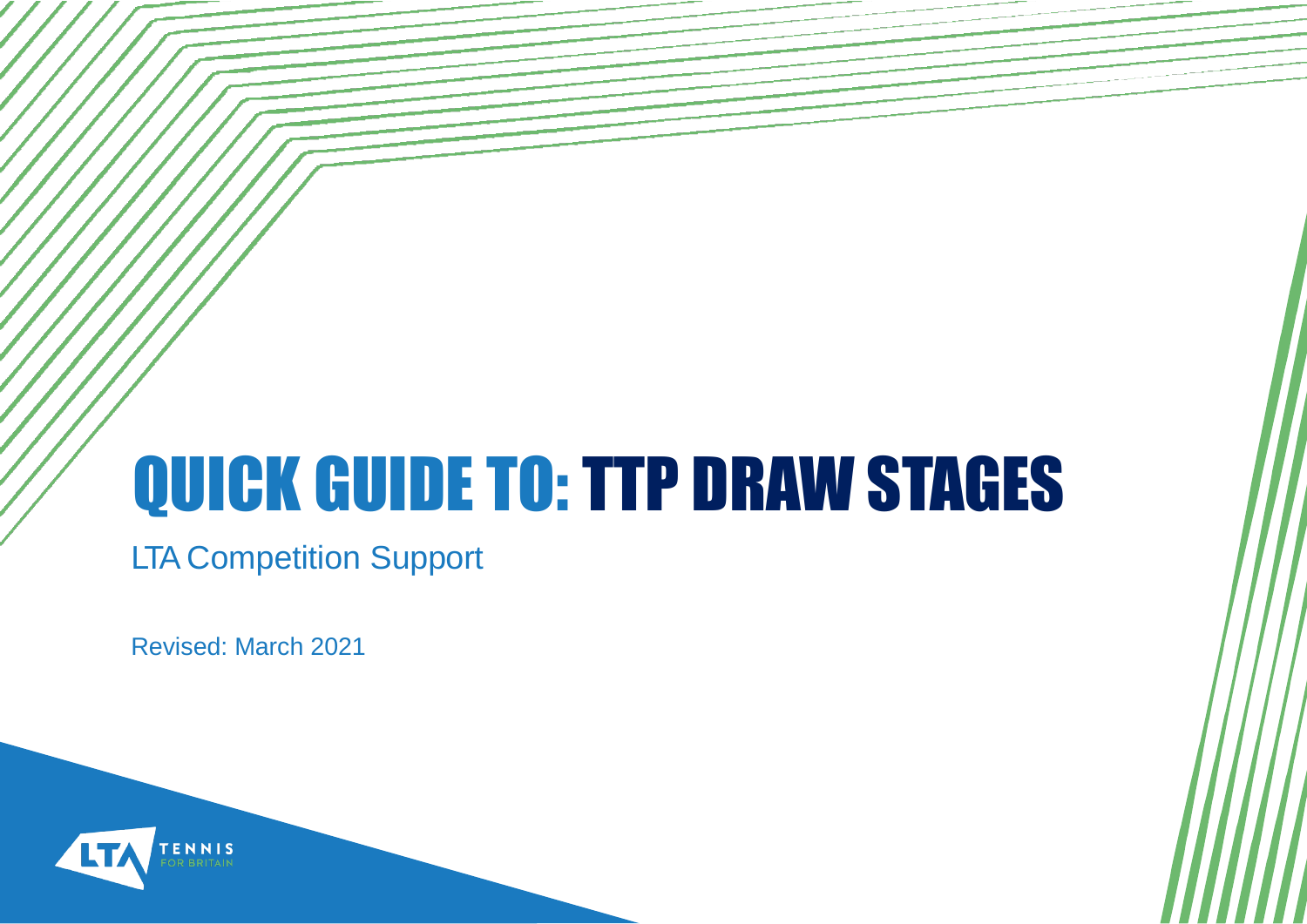#### **CONTENTS**

- 1. [Draw Stages](#page-2-0) [Explained](#page-2-0)
- 2. [Draw](#page-3-0) [Stages &](#page-3-0) [Ranking](#page-3-0) [/](#page-3-0) [Recent](#page-3-0) [Form](#page-3-0) [Points](#page-3-0)
- 3. [Draw](#page-4-0) [Stages & LTA](#page-4-0) [Competition](#page-4-0) [Regulations](#page-4-0)
- 4. [Draw](#page-5-0) [Stages](#page-5-0) [&](#page-5-0) [TTP](#page-5-0)
- 5. Publishing Results To The Competition Management System
- 6. [LTA](#page-7-0) [Support](#page-7-0)

<span id="page-1-0"></span>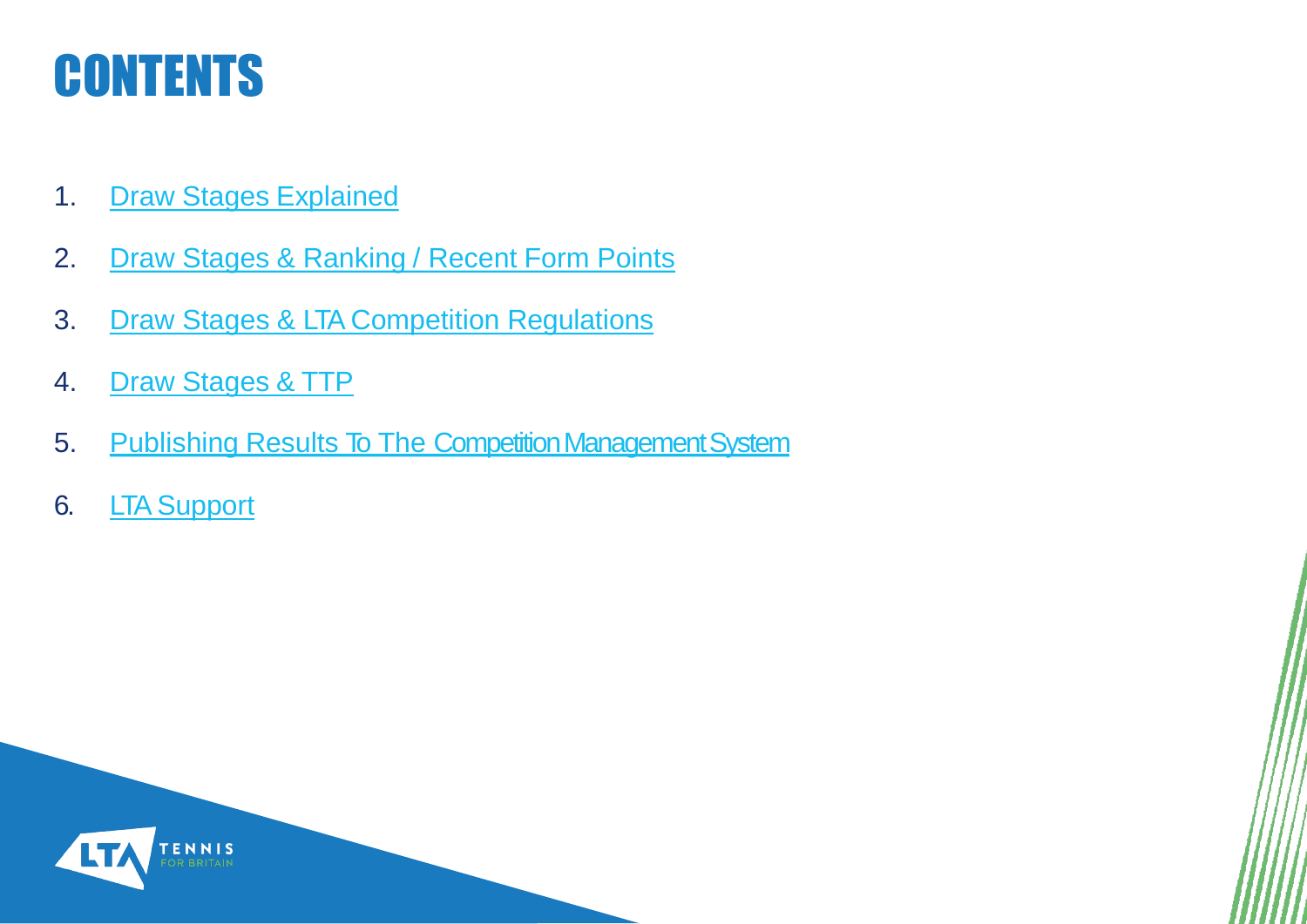#### DRAW STAGES EXPLAINED

**Definition:** Draw stage refers to the type of draw that is used in a competition, e.g. Main Draw or Qualifying Draw).

This is used to allocate the ranking/ recent form points to players when the results are published to the Competition Management System.

The draw types can be seen below in the order they should be visible within the Roster in TTP:



<span id="page-2-0"></span>

**[Back](#page-1-0) [To](#page-1-0) [Contents](#page-1-0) | [Next](#page-3-0) [Page](#page-3-0)**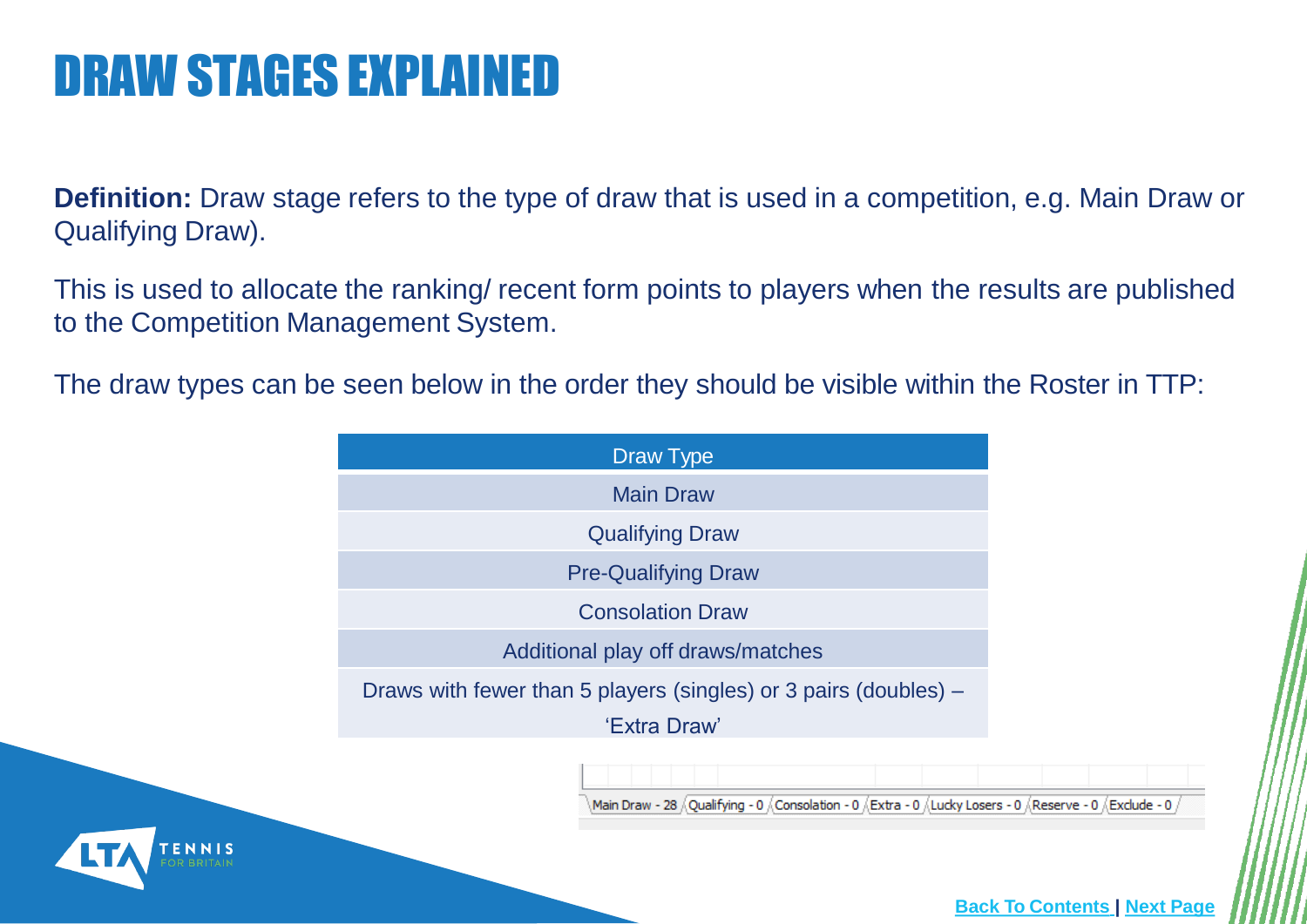# DRAW STAGES & RANKING / RECENT FORM POINTS

Players are awarded ranking points (junior / adult tennis) or recent form points (9U & 10U\*) for sanctioned competitions graded 1 - 5.

*\*Recent form points are not awarded for 8U competitions.*

The number of points allocated is determined by the draw stage that a player reaches and how far they progress within that draw.

[Click](https://www.lta.org.uk/globalassets/competitions/british-tennis-rankings/age-group-ranking-points/recent-form-ranking-points.pdf) [to](https://www.lta.org.uk/globalassets/competitions/british-tennis-rankings/age-group-ranking-points/recent-form-ranking-points.pdf) [view](https://www.lta.org.uk/globalassets/competitions/british-tennis-rankings/age-group-ranking-points/recent-form-ranking-points.pdf) [the](https://www.lta.org.uk/globalassets/competitions/british-tennis-rankings/age-group-ranking-points/recent-form-ranking-points.pdf) [Recent](https://www.lta.org.uk/globalassets/competitions/british-tennis-rankings/age-group-ranking-points/recent-form-ranking-points.pdf) [Form](https://www.lta.org.uk/globalassets/competitions/british-tennis-rankings/age-group-ranking-points/recent-form-ranking-points.pdf) [points](https://www.lta.org.uk/globalassets/competitions/british-tennis-rankings/age-group-ranking-points/recent-form-ranking-points.pdf) [breakdown](https://www.lta.org.uk/globalassets/competitions/british-tennis-rankings/age-group-ranking-points/recent-form-ranking-points.pdf)

[Click](https://www.lta.org.uk/play-compete/competing/player-ratings-rankings/lta-rankings/) [to](https://www.lta.org.uk/play-compete/competing/player-ratings-rankings/lta-rankings/) [view](https://www.lta.org.uk/play-compete/competing/player-ratings-rankings/lta-rankings/) [the Ranking](https://www.lta.org.uk/play-compete/competing/player-ratings-rankings/lta-rankings/) [points](https://www.lta.org.uk/play-compete/competing/player-ratings-rankings/lta-rankings/) [breakdown](https://www.lta.org.uk/play-compete/competing/player-ratings-rankings/lta-rankings/) *[\(](https://www.lta.org.uk/play-compete/competing/player-ratings-rankings/lta-rankings/)on the webpage, click on the relevant age group link under Age Group Ranking Points Tables).*



<span id="page-3-0"></span>

**[Back](#page-1-0) [To](#page-1-0) [Contents](#page-1-0) [|](#page-1-0) [Previous](#page-2-0) [Page](#page-2-0) | [Next](#page-4-0) [Page](#page-4-0)**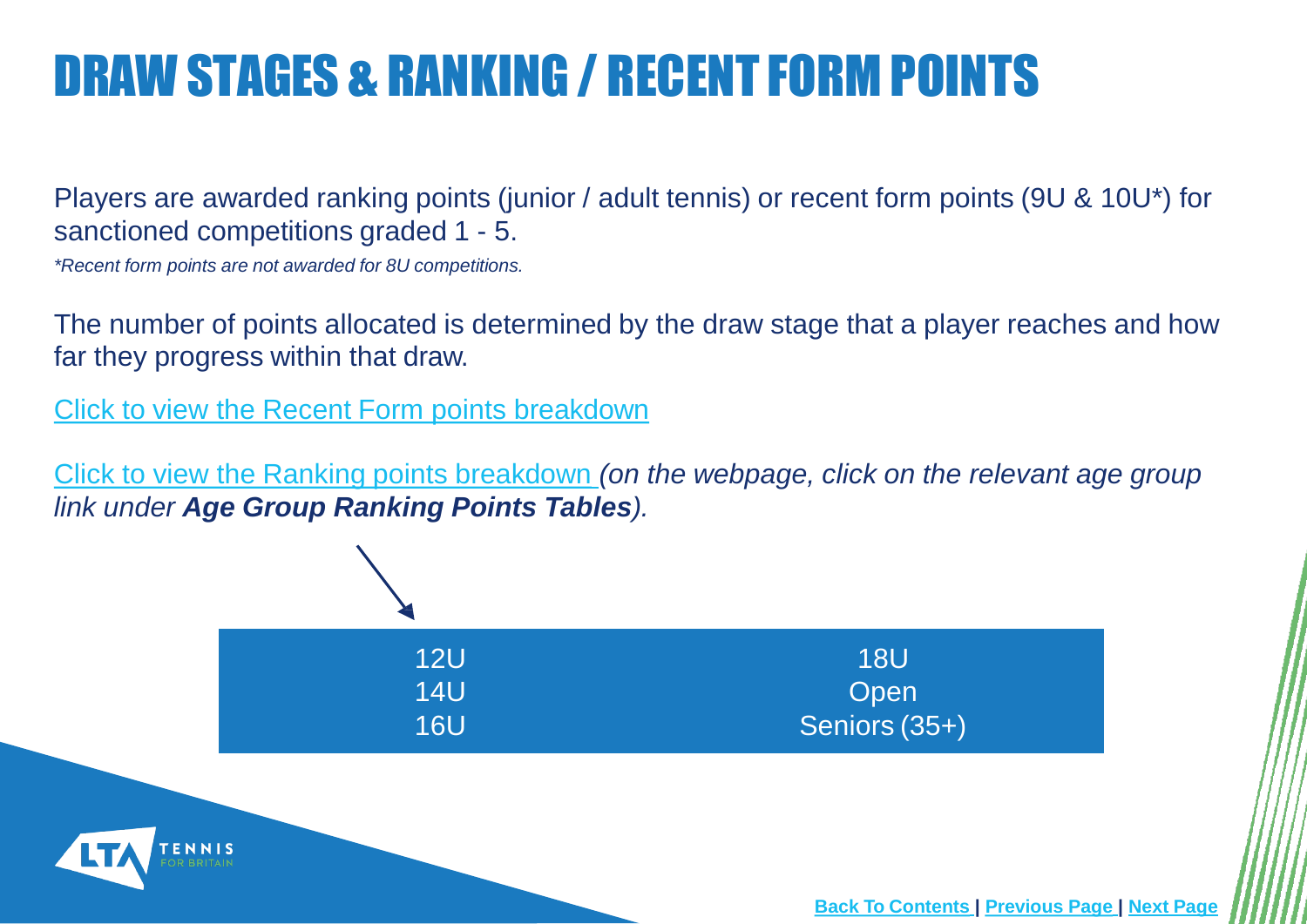# DRAW STAGES & LTACOMPETITION REGULATIONS

There are some key regulations you should be aware of:

- 1. In order to receive the specified Ranking points for reaching a certain round in an LTA Official Competition, a Player must win<sup>\*</sup> a match at the draw stage. If a Player does not win a match he/she will receive one Ranking point. *(LTA Competition Regulation 2.4) \*A walkover would not count as <sup>a</sup> win.*
- 2. A Player can receive only one set of Ranking points for each event. For example, a Player who competes in both the qualifying and main draw of an event will receive only one set of points (which will be the highest set of points). *(LTA Competition Regulation 2.5)*
- 3. Where an event has fewer than five entries at the draw date (or in the case of doubles, fewer than three entries), no Ranking points will be allocated. Where this is the case, the Organiser must change the draw stage of the event to 'Extra' before publishing the results to the Competition Management System. *(LTA Competition Regulation 6.3)*
- 4. APlayer is only eligible to participate in a consolation draw if he/she has been entered into the relevant main draw. i.e. a player cannot move directly from the qualifying draw to the consolation draw. *(LTA Competition Regulation 7.5)*
- 5. Players who lose their first match [in a Compass Draw] and go into the playback in the left of the draw will receive consolation Ranking points. *(Appendix Three, 5.3)*

<span id="page-4-0"></span>

**[Back](#page-1-0) [To](#page-1-0) [Contents](#page-1-0) [|](#page-1-0) [Previous](#page-2-0) [Page](#page-2-0) | [Next](#page-4-0) [Page](#page-4-0)**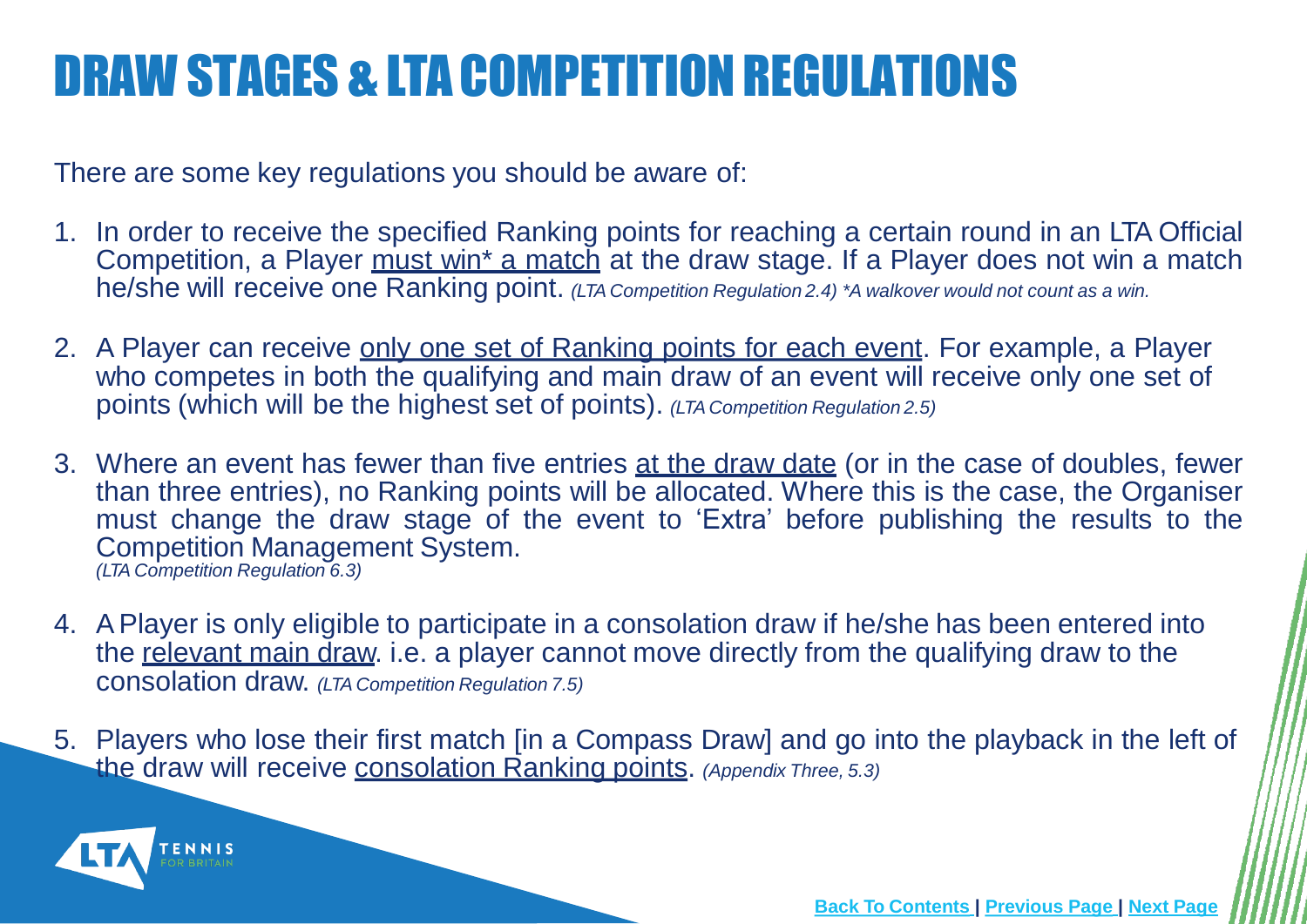# DRAW STAGES & TTP

If you need to amend a draw stage in TTP, e.g. if you have created Round Robin qualifications with a compass main draw and an additional draw for the players who do not qualify, this additional draw will need to be changed to **Stage 'Extra'**. You can amend this by locating the draw on your **Roster** and double clicking on the draw name to open the **Draw Properties** box:

<span id="page-5-0"></span>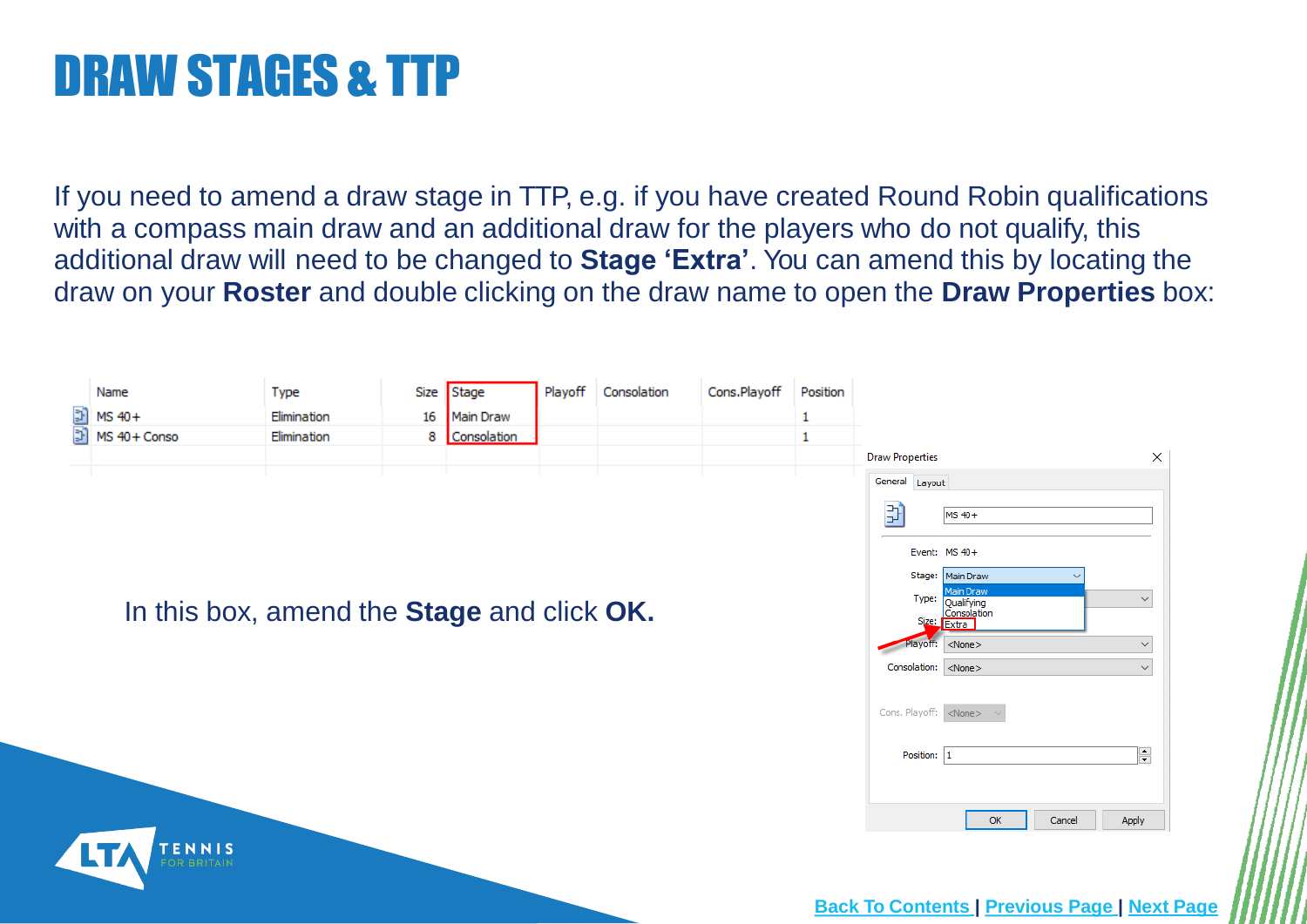#### PUBLISHING RESULTS

<span id="page-6-0"></span>ENNIS

When amending a result or draw in your TTP file after you have already published your results to the Competition Management System, you must re-publish the results. Failure to do this will result in the most up to date information not being processed for ratings/WTN and rankings.

To publish results to the CMS, click **Internet**, then **Publish**.